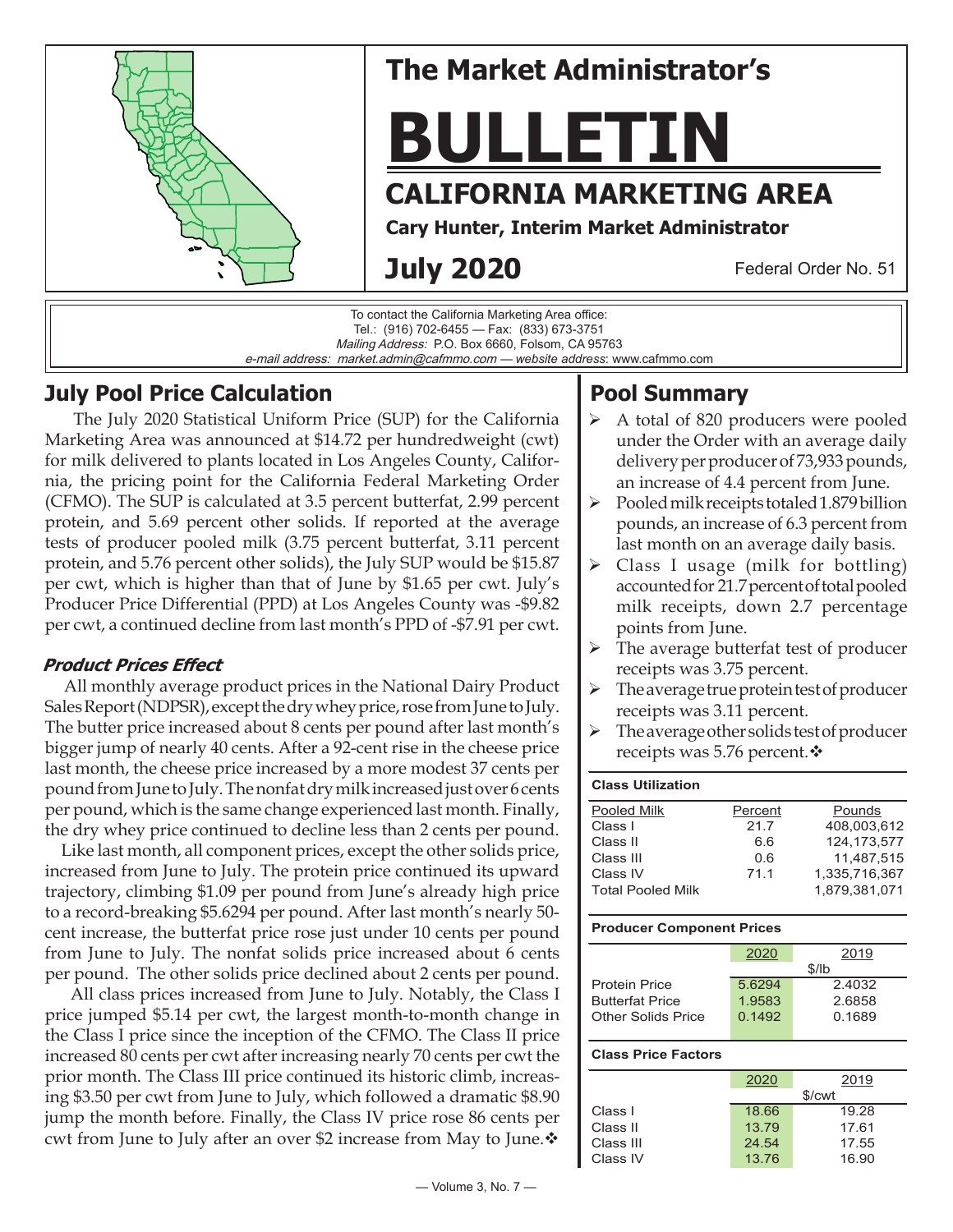## **July Producer Payment Composition: Protein Brings Home the Gold**

 Under the California Federal Marketing Order (CFMO), producers are paid the value of the Class III components in their milk—butterfat, protein, and other solids—along with the Producer Price Differential (PPD). It is significant that this component value depends on both the component prices and the tests of those components in their milk. A producer's gross payment can be calculated by taking the producer's component pounds multiplied by the respective prices and adding the producer's total pounds multiplied by the per pound PPD (divide the PPD by 100 to convert from hundredweight). The figures below show the composition of gross payment to a hypothetical dairy farmer producing two million pounds of milk at pool average tests in May 2020, when Federal Order class prices reflected

theright illustrates the shift from protein and butterfat contributing close to the the Covid-19-induced market collapse, and in July 2020, with the rebound of dairy prices, specifically the Class III price. Notably, the gross payment for protein at pool average tests jumped 167 percent from May to July as the protein price hit a record-high of \$5.6294 per pound in July. The payment for butterfat, on the other hand, increased by a

contributing the majority of payment in July. This



change in payment composition can be attributed to the nearly tripling of the protein price in the two-month span.

 The Statistical Uniform Price (SUP) at pool average tests also experienced a strong increase from May to July, rising over three dollars, from \$12.69 to \$15.87 per hundredweight. It is important to note that this increase in blend price occurred despite a \$9.63 decrease in the PPD. In July 2020, the component value—mostly driven by the strong protein price greatly exceeds the value of pooled milk; therefore, a negative PPD must be applied to balance the component value with that of the pool. In contrast, in May 2020, the component value—mostly due to the low component prices across the board—only slightly exceeded the value of pooled milk; in this case, a much smaller negative PPD was needed to balance.

For more information on the calculation of the July 2020 SUP and PPD, please see page 4. $\cdot$ 

| Composition of Gross Payment*, May and July 2020<br><b>At Pool Average Tests</b> |          |                  |                                                                    |          |                                                                   |
|----------------------------------------------------------------------------------|----------|------------------|--------------------------------------------------------------------|----------|-------------------------------------------------------------------|
| <b>May 2020</b>                                                                  |          | <b>July 2020</b> |                                                                    |          |                                                                   |
|                                                                                  |          |                  |                                                                    |          | <b>Gross Dollars</b>                                              |
| 3.80%                                                                            |          | \$104,546        |                                                                    | \$1.9583 | \$146,873                                                         |
| 3.14%                                                                            |          | \$131,365        |                                                                    | \$5.6294 | \$350,149                                                         |
| 5.76%                                                                            | \$0.1882 | \$21,681         |                                                                    | \$0.1492 | \$17,188                                                          |
|                                                                                  | $-50.19$ | $-53,800$        |                                                                    | $-59.82$ | $-5196,400$                                                       |
|                                                                                  |          | \$253,791        |                                                                    |          | \$317,809                                                         |
|                                                                                  |          |                  | Test Percent Price Per Pound Gross Dollars<br>\$1.3756<br>\$2.0918 |          | Price Per Pound<br><b>Test Percent</b><br>3.75%<br>3.11%<br>5.76% |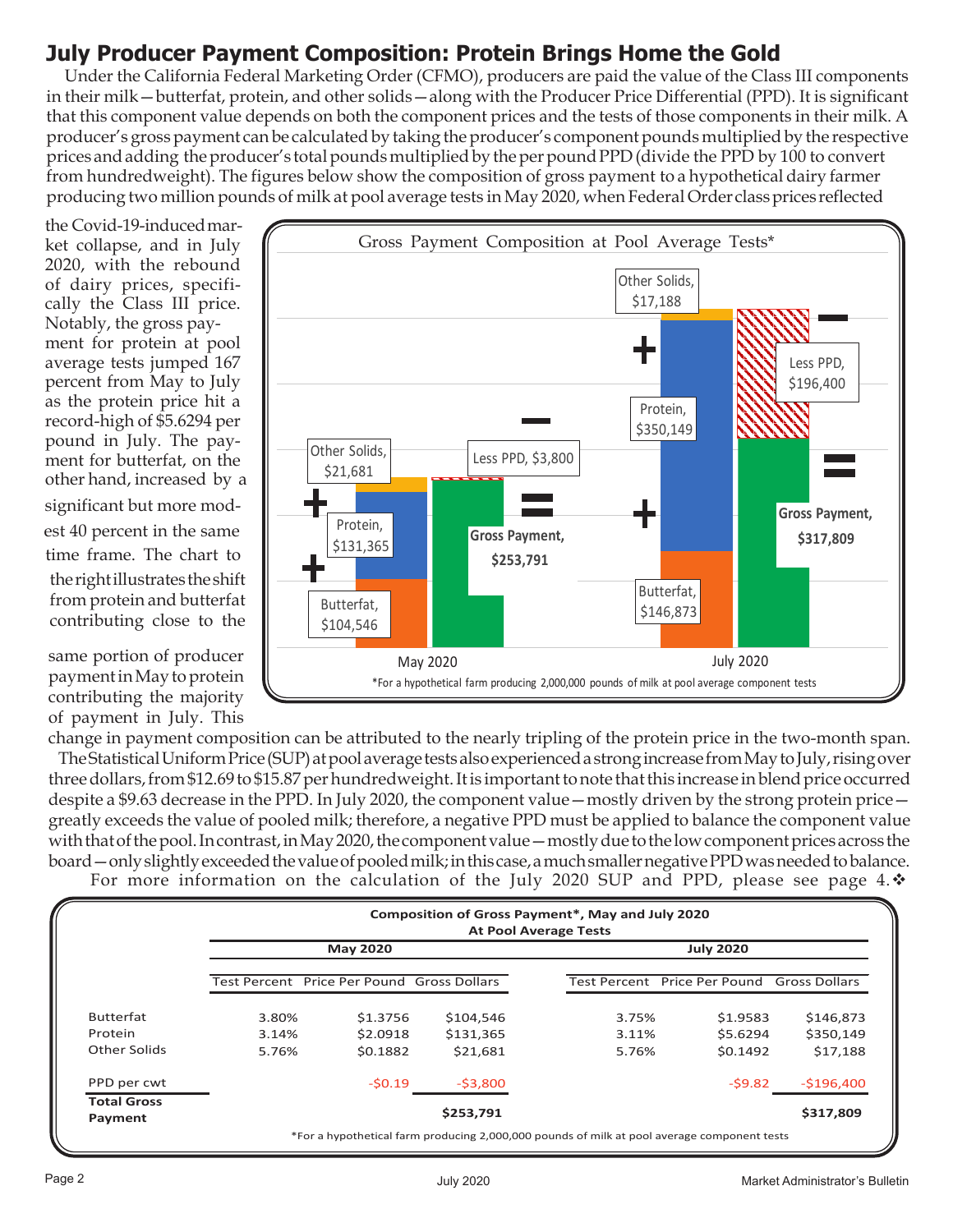### **A Tale of Two Proteins**

 In the California Federal Milk Marketing Order (CFMO), producer gross payment is primarily based on three components: butterfat, other solids, and protein. There is still some confusion, however, over the difference between two types of protein measures—true and total— and which matters in the context of the CFMO.

 Nitrogen in milk has both protein and non-protein nitrogen (NPN) sources. True protein represents only the nitrogen associated with protein, whereas total protein, also referred to as crude protein, includes the nitrogen from both protein and non-protein sources. This NPN accounts for about .19% of the "protein" in total protein and varies with feeding practices and farm management.

 Including NPN in the measure of milk protein poses a problem, as NPN lacks the biological value of protein, does not impact cheese yield, and increases the amount of random error in milk protein data. For these reasons, true protein is the more accurate protein measure and therefore serves as the protein basis for producer payment in the CFMO, as well as the other Federal Orders (FO) with component pricing.

In contrast, the prior California State Marketing Order utilized total protein as the measure. Historical producer protein tests under the previous order can be compared to the tests of today's CFMO by simply subtracting .19 percentage points from the total protein to obtain the true protein.

Expressing protein as true rather than total does lower tests but does not affect the value of protein in producer milk. Furthermore, true protein tests across the Federal Orders continue to follow the typical seasonal pattern of falling in the spring and rising in the fall. The accompanying figure shows

protein tests across the seven FOs that include protein in their class pricing. California protein tests trended close to the average for most months in the past year and were above average in July 2020. $\bullet$